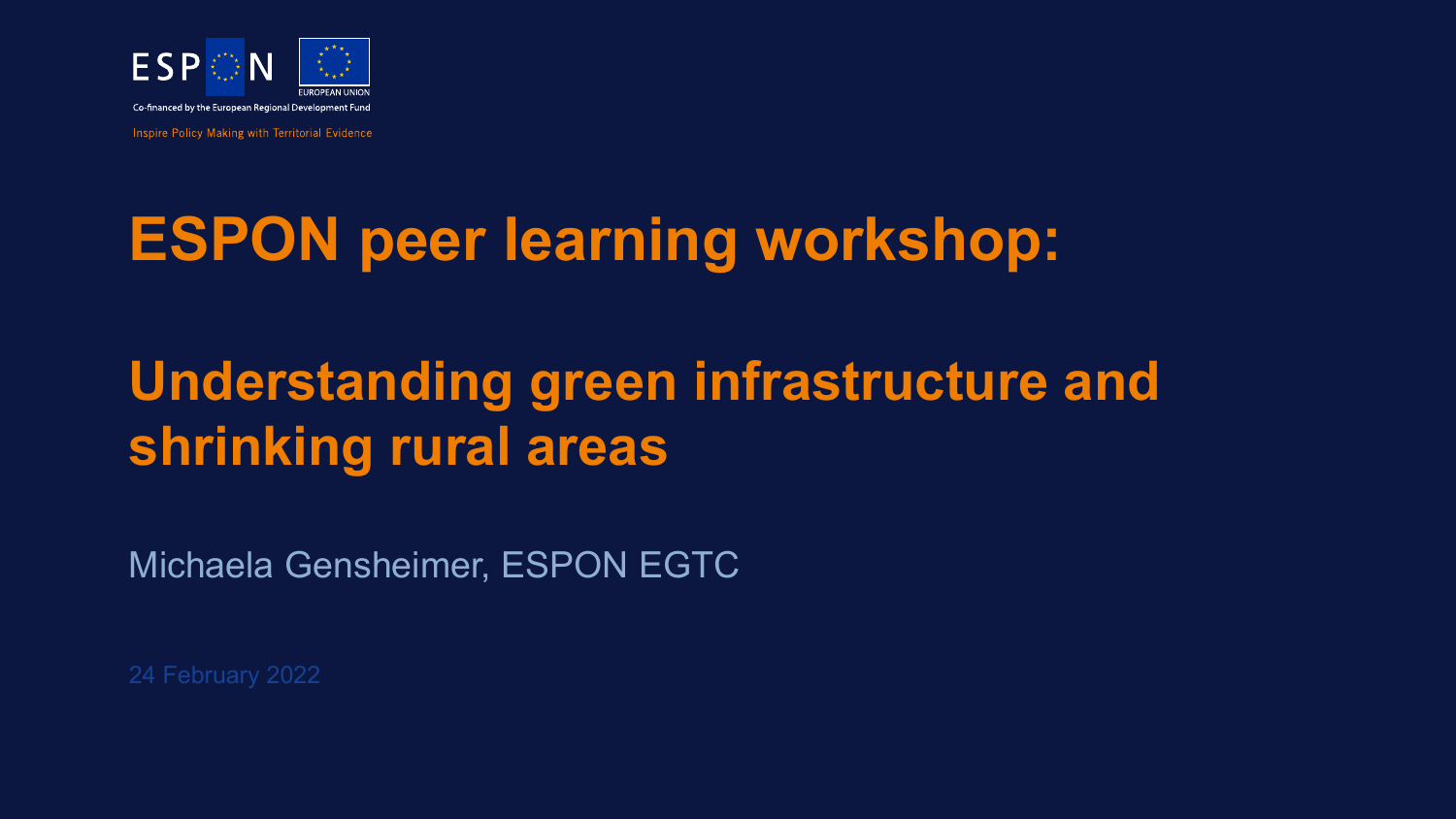## **ESPON ESCAPE - Territorial evidence on European shrinking rural areas and governance perspectives**

**Territorial evidence**erritorial evidence

**Chronology of demographic shrinkage and growth (1993 - 2033)**

#### Rural regions with population decrease in the period 1993-2033

Experiencing population decrease in both periods 1993-2013 and 2013-2033 at severe annual average shrinking rates (<-1) Experiencing population decrease in both periods 1993-2013 and 2013-2033 at moderate annual average shrinking rate (-1 to -0,5) Experiencing population decrease in both periods 1993-2013 and 2013-2033 at modest shrinking rate (>-0,5) Experiencing population decrease only in the period 2013-2033 at modest shrinking rates (>-0,5)

#### Rural regions with population increase in the period 1993-2033

Experiencing population decrease in the period 1993-2013 Experiencing population decrease in the period 2013-2033

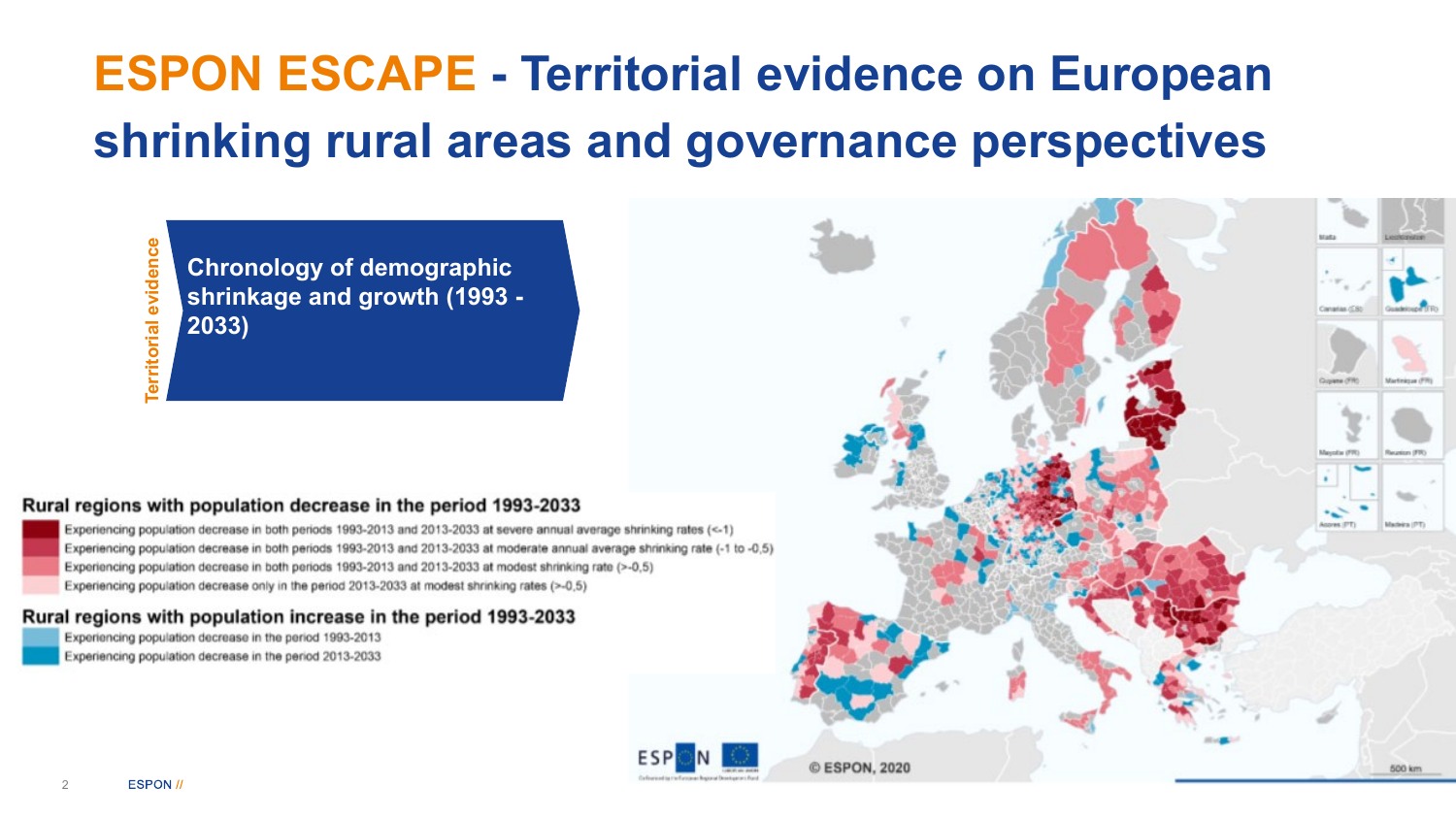## **ESPON ESCAPE** – typologies of rural shrinkage

|  | 19 %<br>of<br>shrinking<br>regions | Agricultural, very low-income regions with<br>severe legacy and active shrinking<br>Declining due to economic disadvantage relative to national<br>centres that fuels outmigration; lacking a strong sector to rely on |  |
|--|------------------------------------|------------------------------------------------------------------------------------------------------------------------------------------------------------------------------------------------------------------------|--|
|  | 10 %                               | Industrial, mid to low-income regions with                                                                                                                                                                             |  |
|  | of<br>shrinking<br>regions         | severe legacy and active shrinking<br>Catching up through economic restructuring reducing low-<br>productivity jobs and damaging weak population structures                                                            |  |
|  | 20 %                               | Agro-industrial, low-income regions with                                                                                                                                                                               |  |
|  | of<br>shrinking                    | moderate, mostly legacy shrinking                                                                                                                                                                                      |  |
|  | regions                            | Comparatively weak at national level but more central and<br>relatively stronger than the first cluster                                                                                                                |  |
|  | 25 %                               | Servitised, mid-low-income regions with<br>moderate legacy shrinking                                                                                                                                                   |  |
|  | of<br>shrinking<br>regions         | Geographic specificities and week industrial sector; healthy enough<br>economy to prevent massive outmigration but worsening, and<br>"distorted" population structures                                                 |  |
|  | 26 %<br>οf                         | Servitised, mid-income regions with moderate,<br>mostly legacy shrinking                                                                                                                                               |  |
|  | shrinking<br>regions               | Robust still weaker than national average, with "distorted"<br>population structures and low fertility.                                                                                                                |  |
|  |                                    |                                                                                                                                                                                                                        |  |



Regional level: NUTS 3 (2013) ource: ESPON ESCAPE, 2020 Origin of data: Eurostat, 2020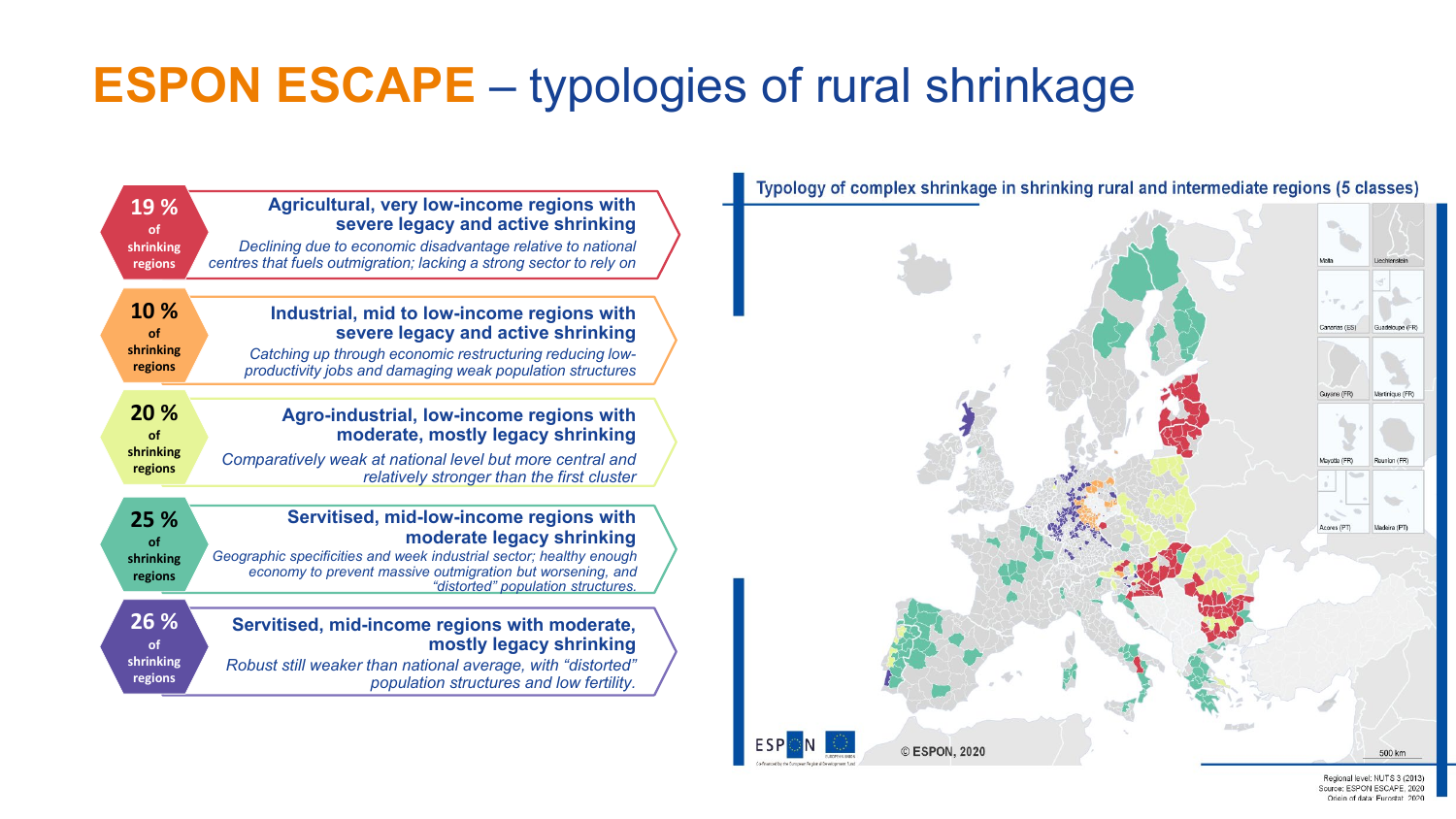### **ESPON GRETA - Green Infrastructure (GI): Enhancing biodiversity and ecosystem services for territorial development Habitats**

- **Strategically planned** network of natural and semi-natural areas
- **Multifunctional** character of GI
- GI provides various **ecological, social, cultural and economic benefits** (i.e. ecosystem services)
- GI can **contribute to mitigate long-term environmental challenges** e.g. climate change and biodiversity loss

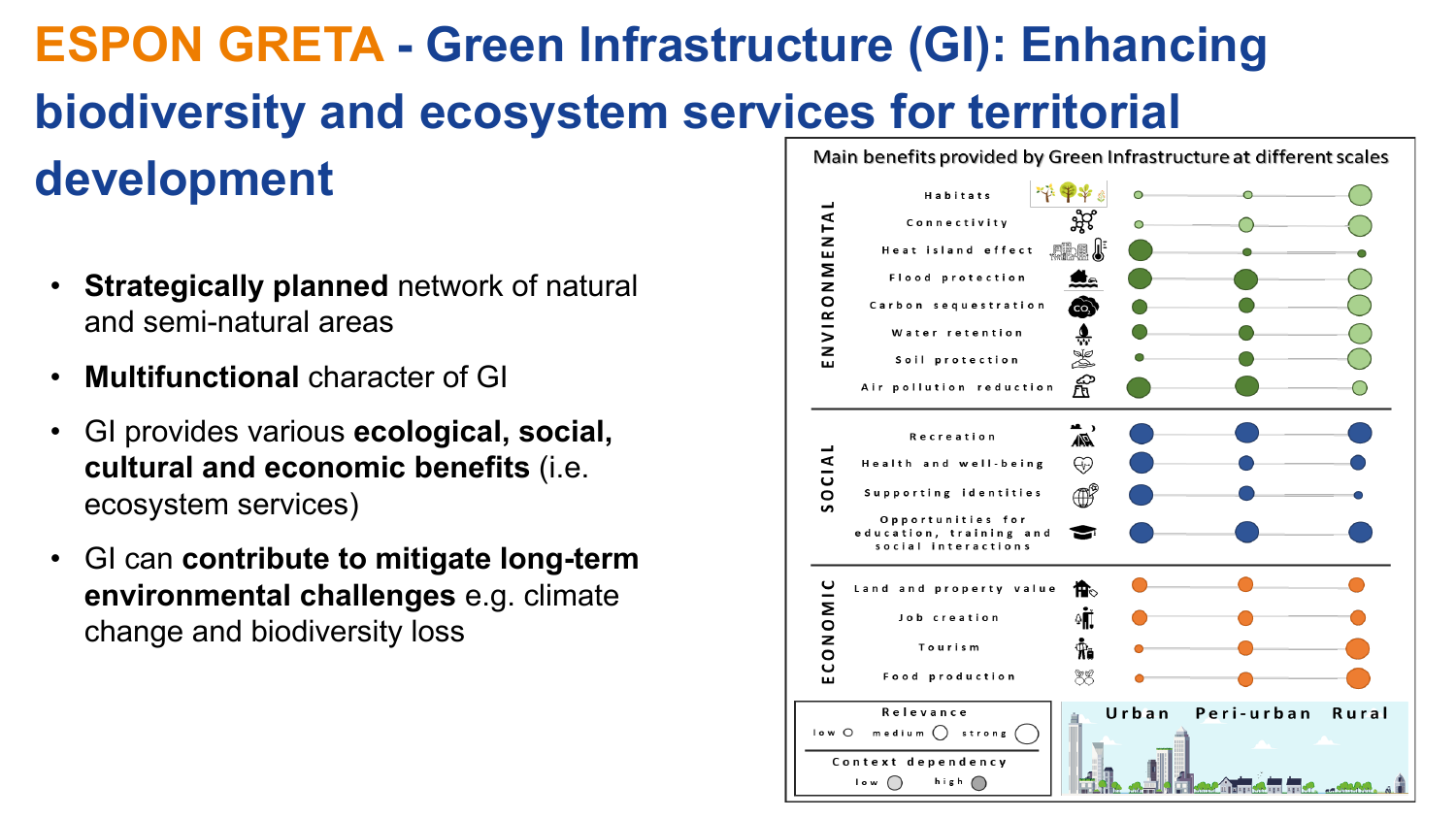## **Supporting and limiting factors for GI development**

### **Supporting factors**

- Most important: a **strategic vision** for implementing GI
- **Knowledge of monetary value attached** to and benefits derived from GI as opposed to grey solutions.
- **Long-term political commitment at all** scales of governance.
- **I** Ideally a cooperative process combining bottom-up and top-down approaches.

### Most frequent barriers and challenges in the implementation of Green Infrastructure